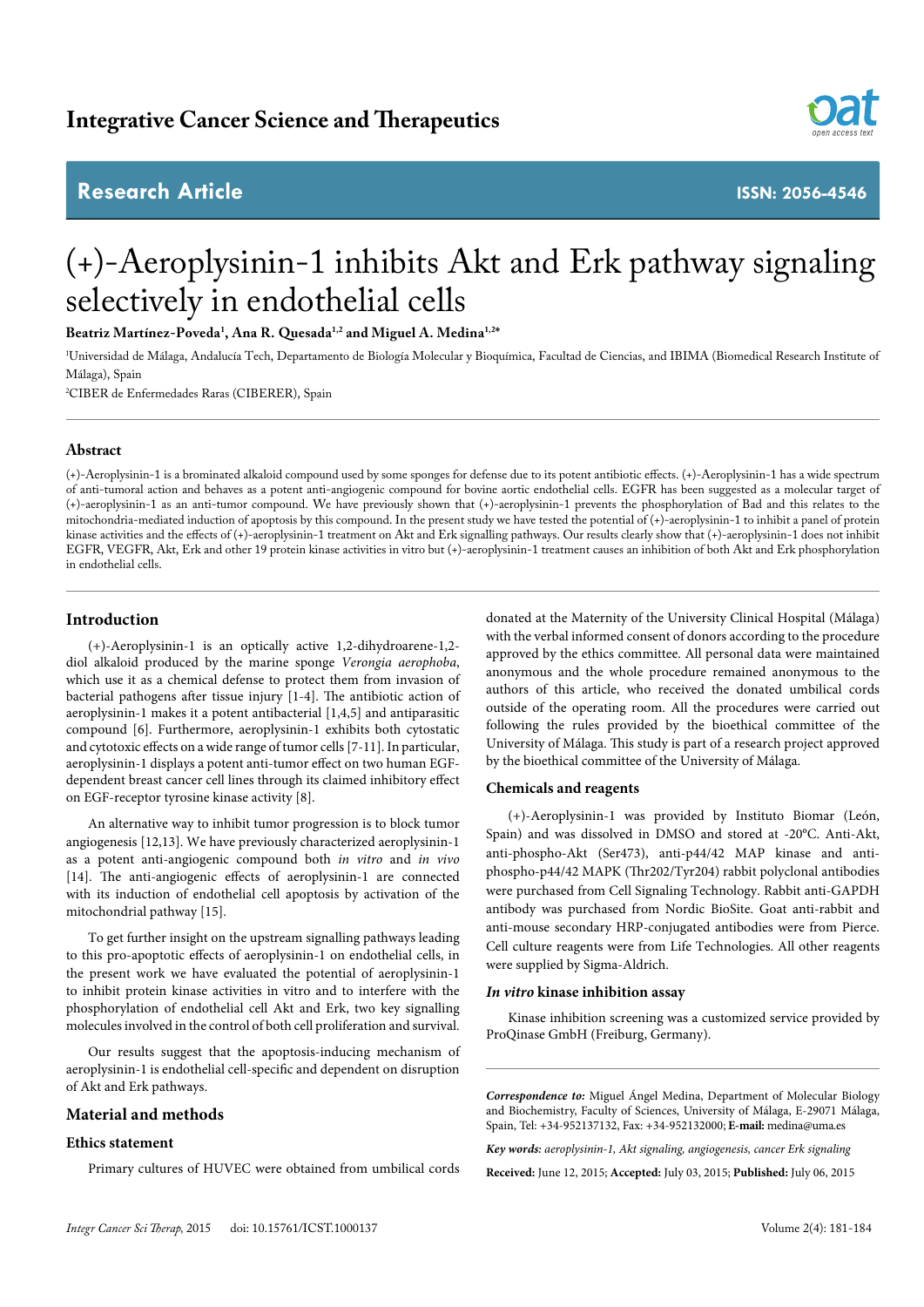#### **Cell culture**

Bovine aortal endothelial (BAE) cells were growth in Dulbecco's modified Eagle's medium (DMEM) containing 1 g/L glucose, 10% foetal calf serum, 2 mM glutamine, 50 U/mL penicillin, 50 µg/mL streptomycin, 1.25 µg/mL amphotericin B. Human umbilical vein endothelial (HUVE) cells were isolated from umbilical cords and grown on gelatin-coated dishes in Medium 199 containing 10mM HEPES, 20% foetal calf serum, 2 mM glutamine, 100 µg/mL heparin and 30 µg/mL endothelial cell growth supplement (ECGS, Sigma-Aldrich, St Louis, MI, USA), 50 U/mL penicillin, 50 µg/mL streptomycin, 1.25 µg/ mL amphotericin B. Passages three to seven were used for experiments. Human colon carcinoma cell line HCT-116 (a kind gift from Prof. B. Vogelstein, Johns Hopkins Kimmel Comprehensive Cancer Center), human fibrosarcoma HT-1080 and mouse embryonic fibroblast (MEF) were grown in DMEM containing 4.5 g/L glucose, 10% foetal calf serum, 2 mM glutamine, 50 U/mL penicillin, 50 µg/mL streptomycin, 1.25 µg/mL amphotericin B. All cell lines were maintained at 37°C and humidified 5%  $\mathrm{CO}_2$  atmosphere.

#### **Treatments**

Aeroplysinin-1 was dissolved in DMSO and stored at -20°C. Cells were grown until 75% confluence. Afterwards, cells were starved overnight by serum deprivation and treated for 2 hours with aeroplysinin-1. Then, cells were stimulated for 10 min with medium containing 10% FBS and harvested for analysis.

#### **Western-blot**

Cells were lysed in Laemmli's loading buffer 2X and boiled for 5 min at 95°C. Samples were separated by SDS-PAG electrophoresis and blotted onto nitrocellulose membranes using standard procedures. After blocking in TBS-T plus 5% non-fat dry milk, membranes were probed with primary antibodies overnight at 4°C. Then, the membranes were washed in TBS-T and probed with horseradish peroxidase (HRP) conjugated secondary antibodies in blocking solution for 1 hour at room temperature. After washing, membranes were developed using the ECL™ system (Amersham Biosciences). For antibody re-probing, membranes were incubated in stripping solution (62.5 mM Tris-HCl pH 6.8, 2% SDS and 0.77% beta-mercaptoethanol) for 30 min at 50°C with shaking.

#### **Results**

#### **(+)-Aeroplysinin-1 does not inhibit kinase activities** *in vitro*

The inhibitory effect on EGFR tyrosine kinase activity has been suggested as a direct molecular target for the anti-tumor effects of aeroplysinin-1 [8]. Since receptor tyrosine kinases and other protein kinases play key roles in the angiogenic process [16], we decided to carry out an in vitro kinase inhibition screening testing the effect of both 2 and 20  $\mu$ M (+)-aeroplysinin-1 on the in vitro activity of the 25 protein kinases listed in Table 1. Even at the highest tested concentration (20  $\mu$ M), (+)-aeroplysinin-1 was unable to produce a significant inhibitory effect on any of these protein kinase activities. In particular, EGFR and VEGFR2 activities remained unaltered.

#### **(+)-Aeroplysinin-1 treatment inhibits Akt and Erk phosphorylation in endothelial cells**

The control of survival pathways is directly involved in the regulation of endothelial apoptosis [16]. The effect of  $(+)$ -aeroplysinin-1 on cell survival pathways was analyzed in endothelial (BAE and

**Table 1**. List of the 25 protein kinases included in the in vitro kinase inhibition screening testing the effect of both 2 and 20  $\mu$ M (+)-aeroplysinin-1.

| <b>Protein kinases</b> |
|------------------------|
| ABL1                   |
| AKT1                   |
| AKT2                   |
| <b>ALK</b>             |
| <b>AMPK</b>            |
| <b>EGFR</b>            |
| ERK1                   |
| ERK2                   |
| <b>FAK</b>             |
| FGFR1                  |
| FGFR2                  |
| FGFR3                  |
| FGFR4                  |
| IKK-beta               |
| <b>KIT</b>             |
| <b>MET</b>             |
| mTOR                   |
| PDGFR-alpha            |
| PDGFR-beta             |
| TGFR1                  |
| TGFR2                  |
| TIE <sub>2</sub>       |
| VEGFR1                 |
| VEGFR2                 |
| VEGFR3                 |

HUVE), tumoral (HCT-116 and HT-1018) and non-transformed (MEF) cells. Cells were starved overnight by serum deprivation and treated with 10 and 20 µM (+)-aeroplysinin-1 for 2 hours or left untreated. Then, they were stimulated with serum, with exception of the negative control. As shown in Figure 1, phosphorylation of both Akt and Erk in BAE cells was significantly abrogated by 20 µM (+)-aeroplysinin-1, reaching levels similar to or below those of the negative controls. Similar results were obtained with HUVE cells in which level of Akt dephosphorylation exhibited a dose-dependent response. On the contrary, (+)-aeroplysinin-1 was unable to thwart Akt and Erk phosphorylation in the tumour cell lines HCT-116 and HT-1018. Moreover, treatment of MEF cells (that harbour intact Akt and Erk pathways) with (+)-aeroplysinin-1 had no effect on the phosphorylation status of Akt or Erk (Figure 1). The differential effect of (+)-aeroplysinin-1 on different cell types reflects the selectivity of this drug to target specific pathways functioning in endothelial cells, which maybe defective or absent in the other cell lines used in this study.

#### **Discussion**

The alkaloid compound aeroplysinin-1, synthesized by several marine sponges and secreted by them as a defensive weapon [1,4,5], exhibit cytostatic and cytotoxic effects on a wide range of both prokaryote and eukaryote cells [1,4-11,14,17]. A suggested molecular target for the anti-tumor effect of aeroplysinin-1 is the EGFR tyrosine kinase activity. Several reports provide evidence concerning the inhibitory effect of aeroplysinin-1 on EGF receptor [8]*,* although this effect has been questioned by others [18]. A very recent docking study predicts that aeroplysinin-1 can interact with the EGFR catalytic kinase domain and suggests that similar interaction could be effective for inhibitory effects of aeroplysini-1 on other receptor tyrosine kinases such as VEGFR2, a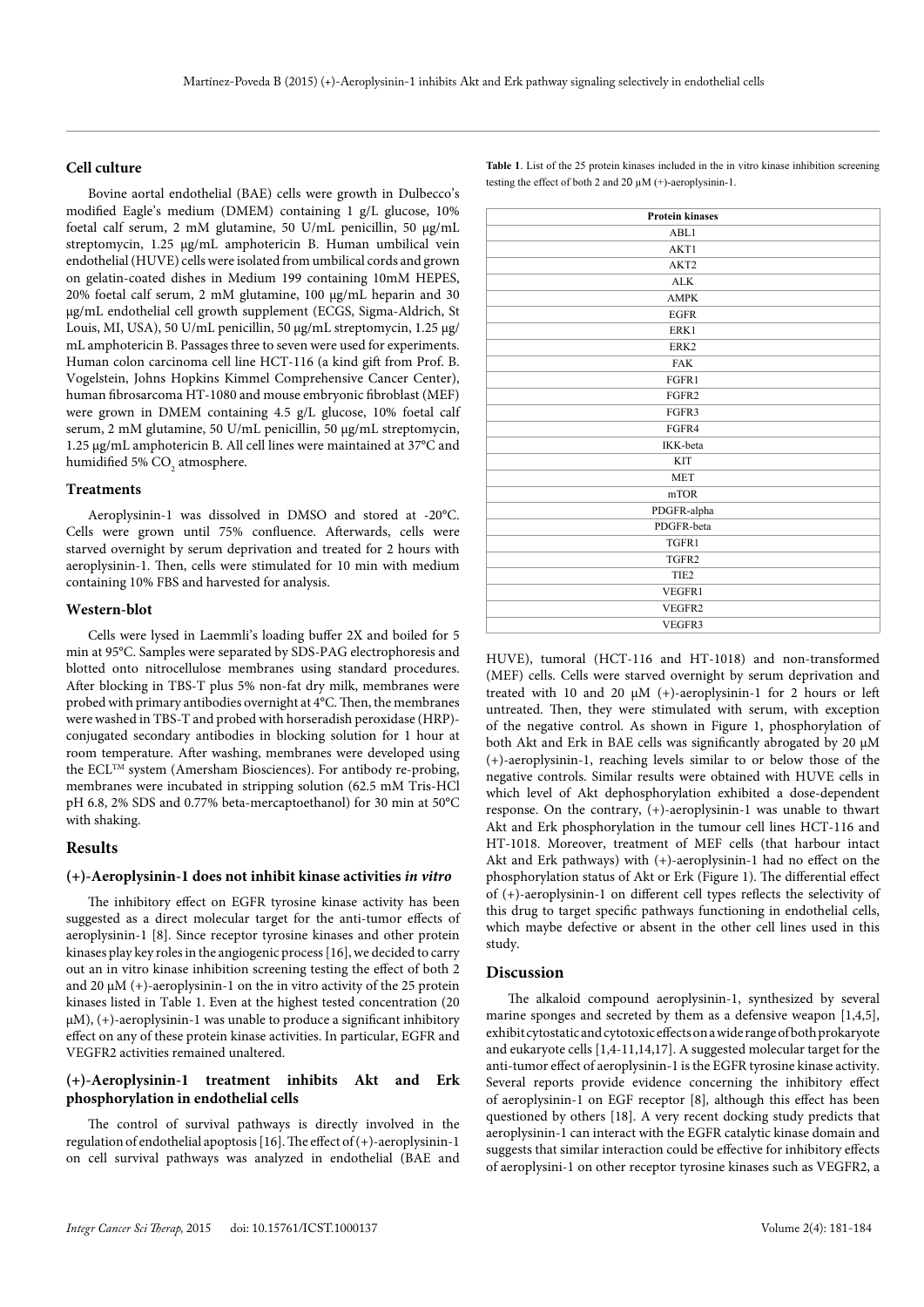

Figure 1. Effects of (+)-aeroplysinin-1 (Apl-1) on Akt and Erk phosphorylation in endothelial and non-endothelial cells. Cells starved overnight by serum deprivation were treated with Apl-1 for 2 hours and induced with serum during 10 minutes. Lysates prepared in Laemmli's buffer were analyzed by Western blot for phosphorylation of Akt (P-Akt) and Erk (P-Erk). Membranes were reprobed for total Akt and Erk. Negative control (C-) corresponds to starved but not induced cells; positive control (C+) corresponds to starved and serum-induced cells. Identical results were obtained in two independent experiments.



Figure 2. Apoptosis induction mechanism proposed for Apl-1. Putative inhibition of an unidentified mediator downstream of some tyrosine-kinase receptor specific of endothelial cells leads to the inhibition of the phosphorylation of both Erk and Akt. In these circumstances, Bad would be dephosphorylated and translocated from cytosol to mitochondria, where it would dimeryze with Bcl-XL, thus promoting the release of cytochrome *c*, activating caspase 9 and subsequent apoptosis (results for Apl-1 in endothelial cells obtained in this work and in our previous article [15] are indicated with a star).

key signalling molecule in angiongenesis [19]. Unfortunately, this does not seem to be the case in the real world according to the completely negative results obtained in our in vitro kinase inhibition screening testing the effect of both 2 and 20  $\mu$ M (+)-aeroplysinin-1 on the in vitro activity of the 25 protein kinases listed in Table 1. In fact, this screening shows that (+)-aeroplysinin-1 is absolutely unable to inhibit any tested protein kinase activity, including those of EGFR and VEGFR2.

On the other hand, the anti-angiogenic effects described for aeroplysinin-1 include its potent inhibitory effect on endothelial cell proliferation (with an  $\text{IC}_{\text{50}}$  value of 2  $\upmu\text{M}$  for BAEC) and its induction of endothelial apoptosis by activation of the mitochondrial pathway. Our previously published results suggest that multiple targets ate involved in the activating effect of (+)-aeroplysinin-1 on endothelial cell apoptosis. They include Bad dephosphorylation and translocation to mitochondria, where its dimerization with Bcl-XL would promote the release of cytochrome c leading to caspase activation [15]. Among the network of pathways governing angiogenesis, the extracellular signal-related kinases-mitogen-activated protein kinases (ERK-

MAPK) cascade and the PI3K/Akt pathway play a critical role, controlling the transduction of both proliferation and survival signals [16]. Interestingly, both signalling pathways are upstream of Bad phosphorylation (Figure 2). The capability of (+)-aeroplysinin-1 to inhibit the phosphorylation of Erk and Akt (as clearly shown in Figure 1) could account for its anti-angiogenic activity. However, the negative results obtained in our in vitro kinase inhibition screening show that (+)-aeroplysinin-1 is also unable to inhibit in vitro Akt and Erk kinase activities directly. The present work supports the hypothesis proposing (+)-aeroplysinin-1 as transduction pathways modulator. Interestingly, according to our results, aeroplysinin-1 seems to have a specific effect on endothelial cells, since no effect is detected in the transduction pathways of tumour cell lines HCT-116 and HT-1080 (Figure 1), where those signalling pathways are deregulated [20,21]. Similarly occurs in MEF cells, although they have intact signalling pathways. This feature points to aeroplysinin-1 as a putative inhibitor of a specific unidentified mediator downstream of some endothelial tyrosine kinase receptor involved in the activation of both PI3K/Akt and MAPK pathways. Thus, the blockage of this common mediator would result in the inhibition of both routes. This hypothesis would explain why aeroplysinin-1 does selectively inhibit Erk and Akt phosphorylation in endothelial cells. However, further studies are needed to test this hypothesis. Figure 2 summarizes the current state of knowledge and suggest the connection of the results of the present work with those previously published by our group showing tha activating effect of (+)-aeroplysinin-1 on endothelial cell apoptosis through inhibition of Bad phosphorylation, stimulation of cytochrome c release and activation of caspases [15].

#### **Ackowledgements**

Authors are indebted to Auxiliadora López Jiménez for her excellent technical assistance. Thanks are due to Instituto Biomar S.A. (León, Spain) for providing us the compound.

### **Funding**

This work was supported by grants BIO2014-56092-R (MINECO and FEDER) and P12-CTS-1507 (Andalusian Government and FEDER). The "CIBER de EnfermedadesRaras" is an initiative from the ISCIII (Spain). The funders had no role in the study design, data collection and analysis, decision to publish or preparation of the manuscript.